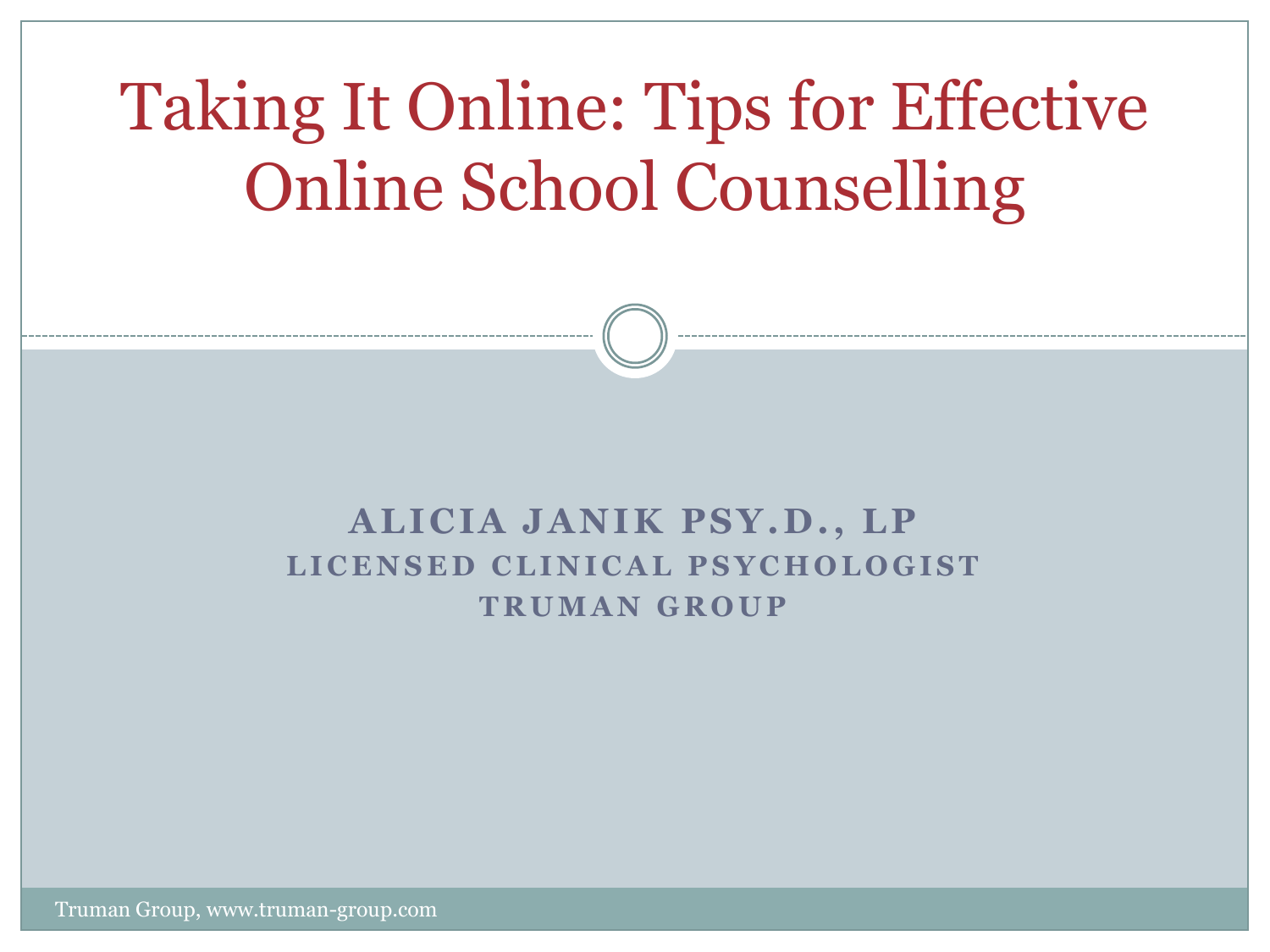# Learning Objectives

- Identify benefits of remote counselling
- List practical strategies for transitioning online
- Understand unique aspects of confidentiality and privacy when working remotely
- Explain ethical and legal issues that may arise and identify approaches for risk management
- List ideas for engaging children and adolescents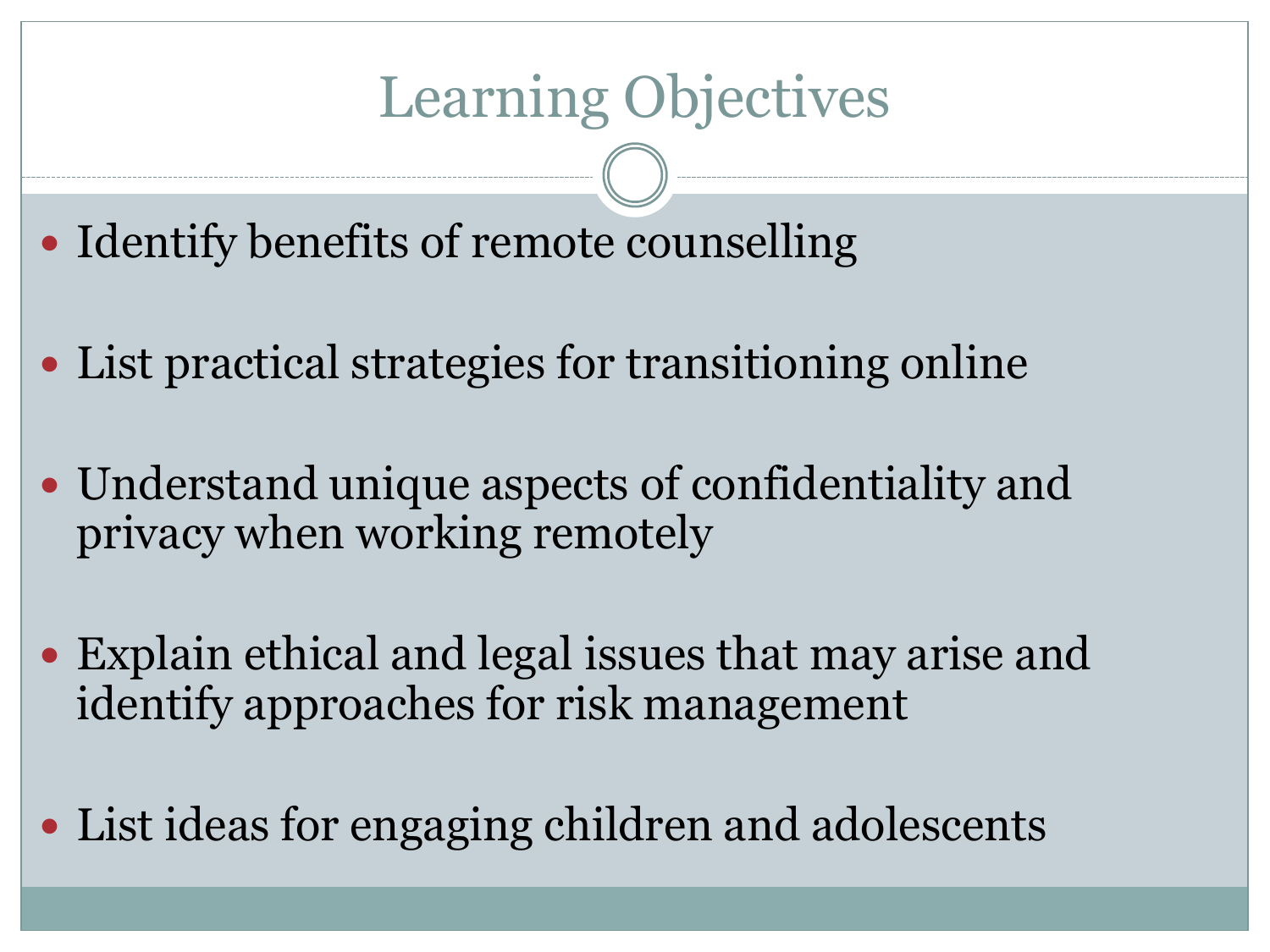### Introduction

### Dr. Alicia Janik, Psy.D.

- Licensed Clinical Psychologist (Commonwealth of Virginia, United States)
- More than 15 years of clinical experience
- 6 years providing telepsychology services (therapy and consultation) with the Truman Group
- Facilitates peer consultation groups for school counselors from AISA and other international school organizations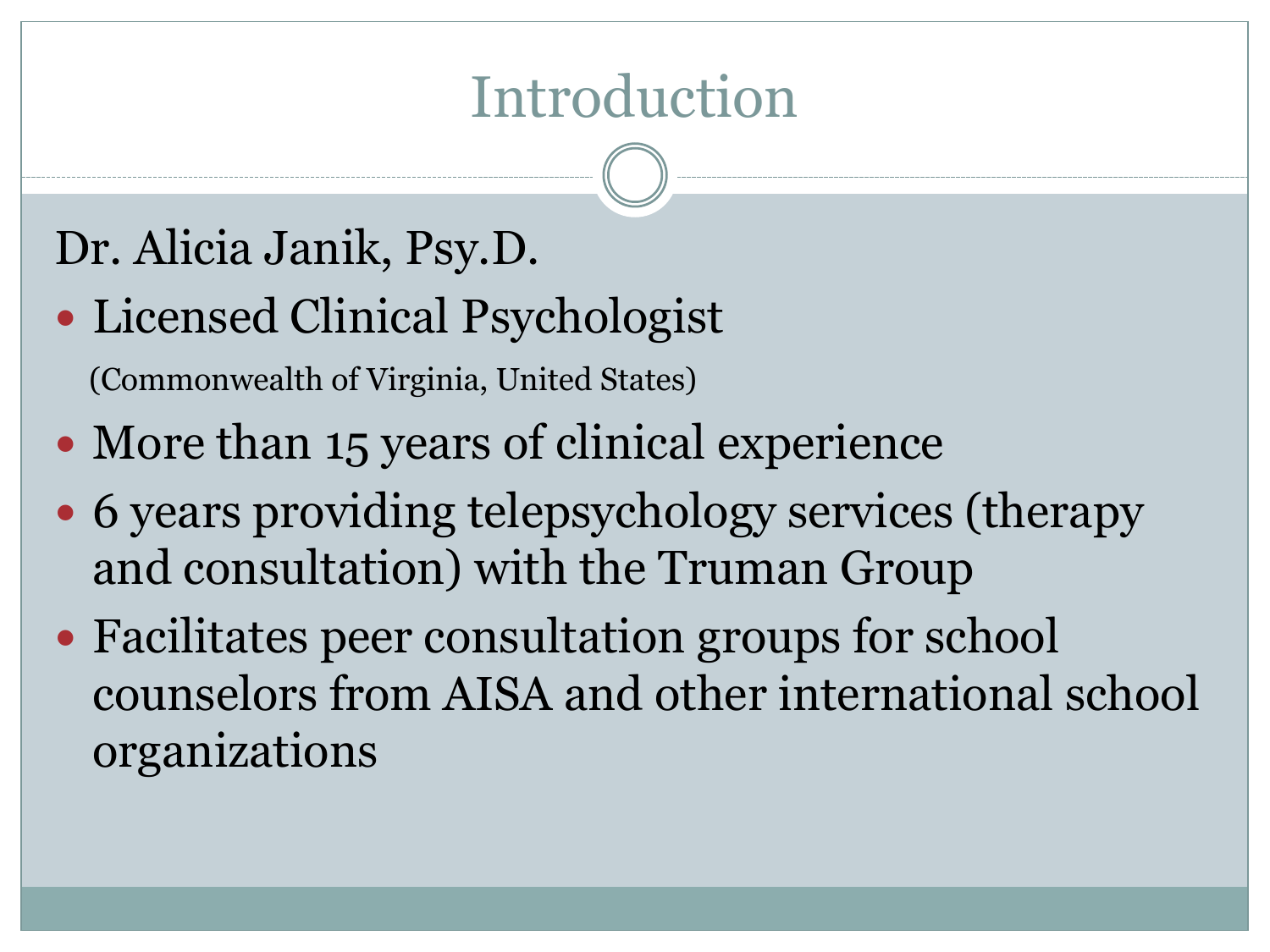## Benefits of Remote Work

- Gain more context and understanding of client's natural space and environment
- Client may feel more at ease in their own/familiar space
- Able to generalize skills to current environment
- Similar satisfaction ratings to in person
- Children and teens are sometimes even more comfortable and open on remote platforms ("technology natives")
- Less stigma with peers (less visibility)
- Easier access to parents/family members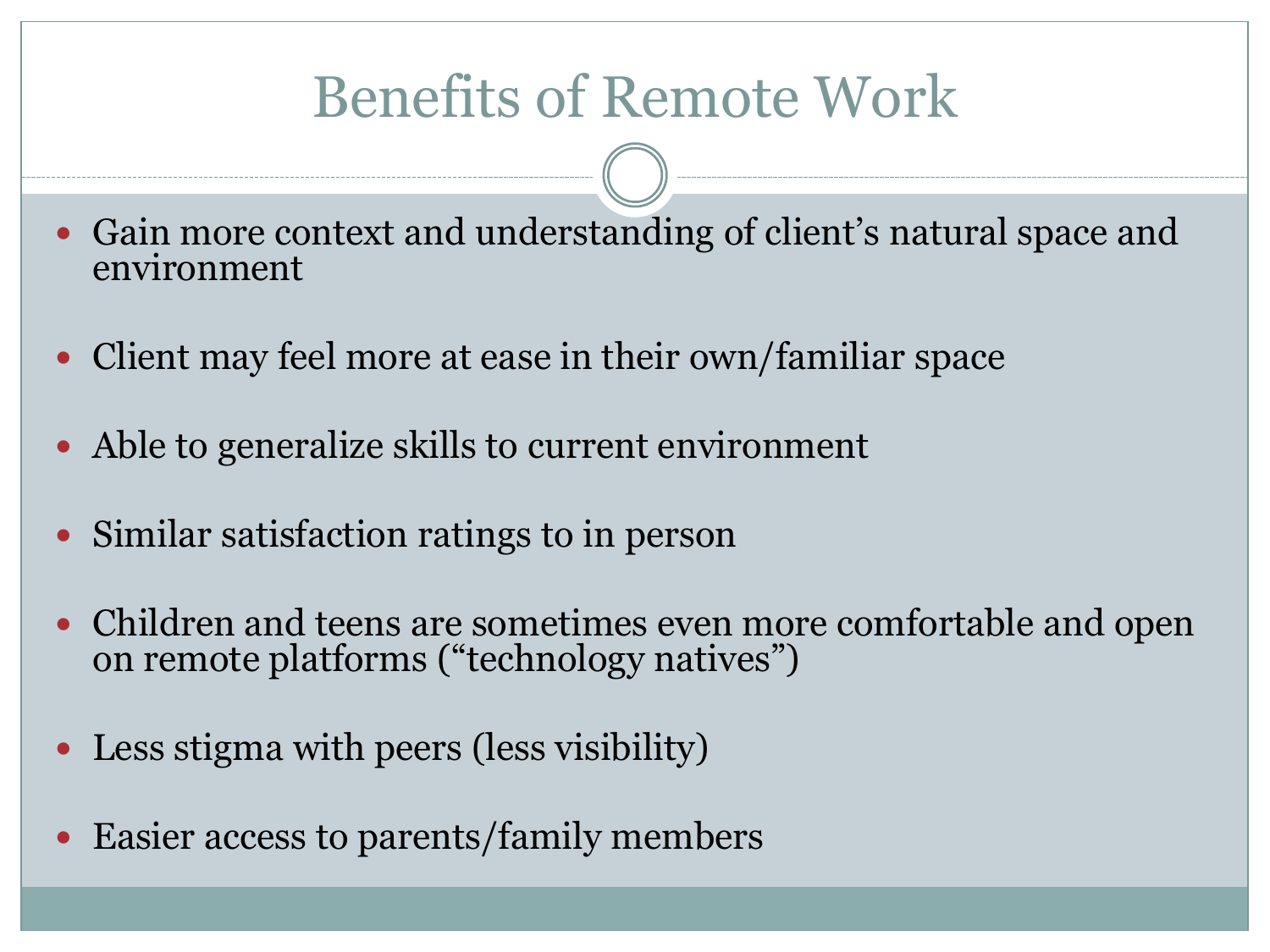# Logistics - Technology

#### • Technology is not perfect – it fails

- Having backup devices/networks
- Being honest
- Have a sense of humor
- Be flexible

#### Internet connection

- Send tips ahead of time
- Wifi private connection (not public)
- Close to router (directly connected is best with hardline)
- Minimize multiple connections (maybe not possible)

#### • Audio

- Using headphones
- Give client feedback
- Minimize background noise/distractions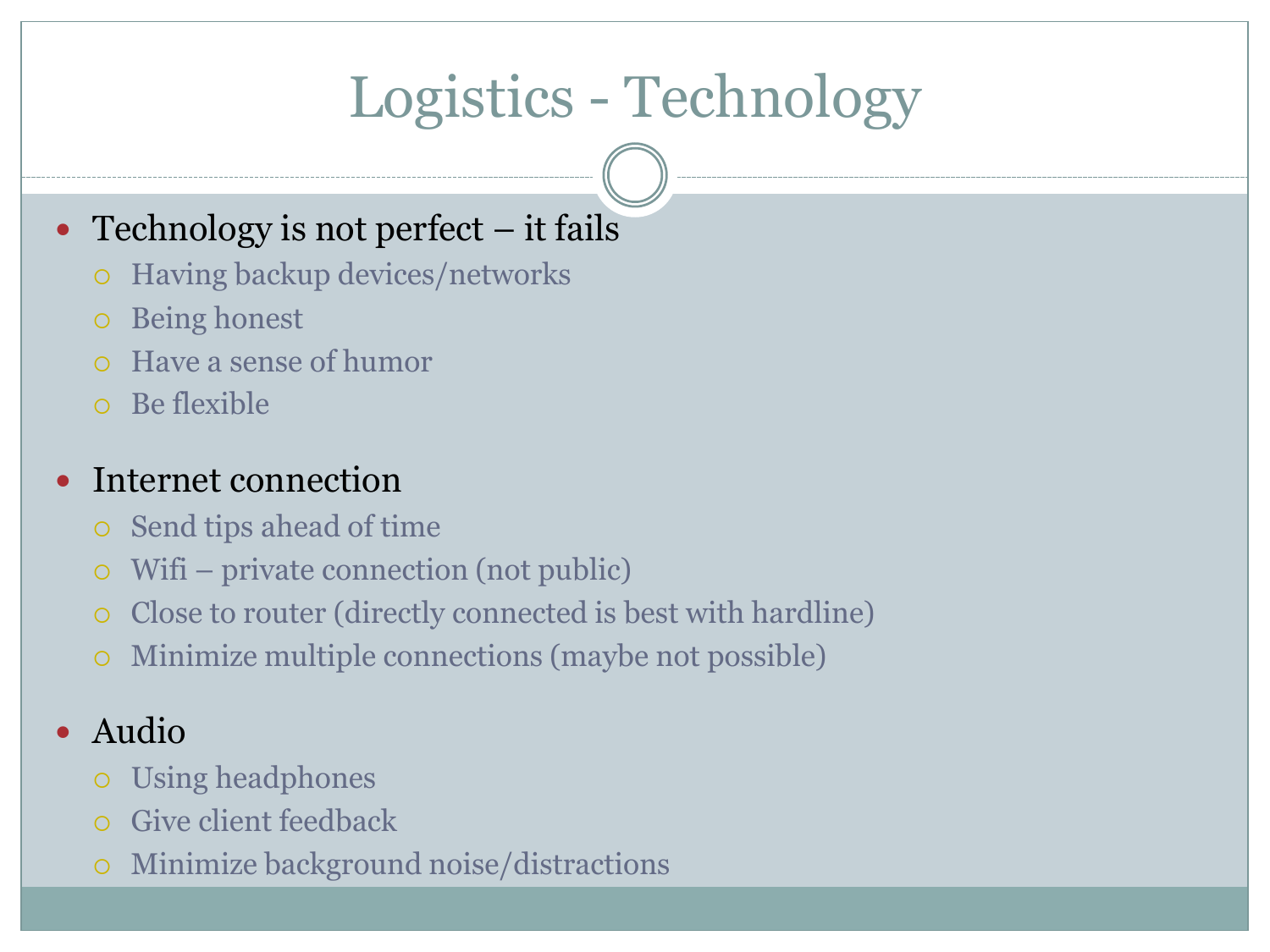# Logistics - Technology

#### Backup plan for troubleshooting

- Create plan prior to or at start of session
- What to do if either end gets disconnected (have backup devices ready)
- Have Contact information readily available

#### • Telehealth platforms

- HIPAA secure platform with BAA
- Zoom, Doxy.me, Simple Practice, Theralink, Vsee, Secure Video, WebEx
- Increased security if the platform has unique link for each meeting with password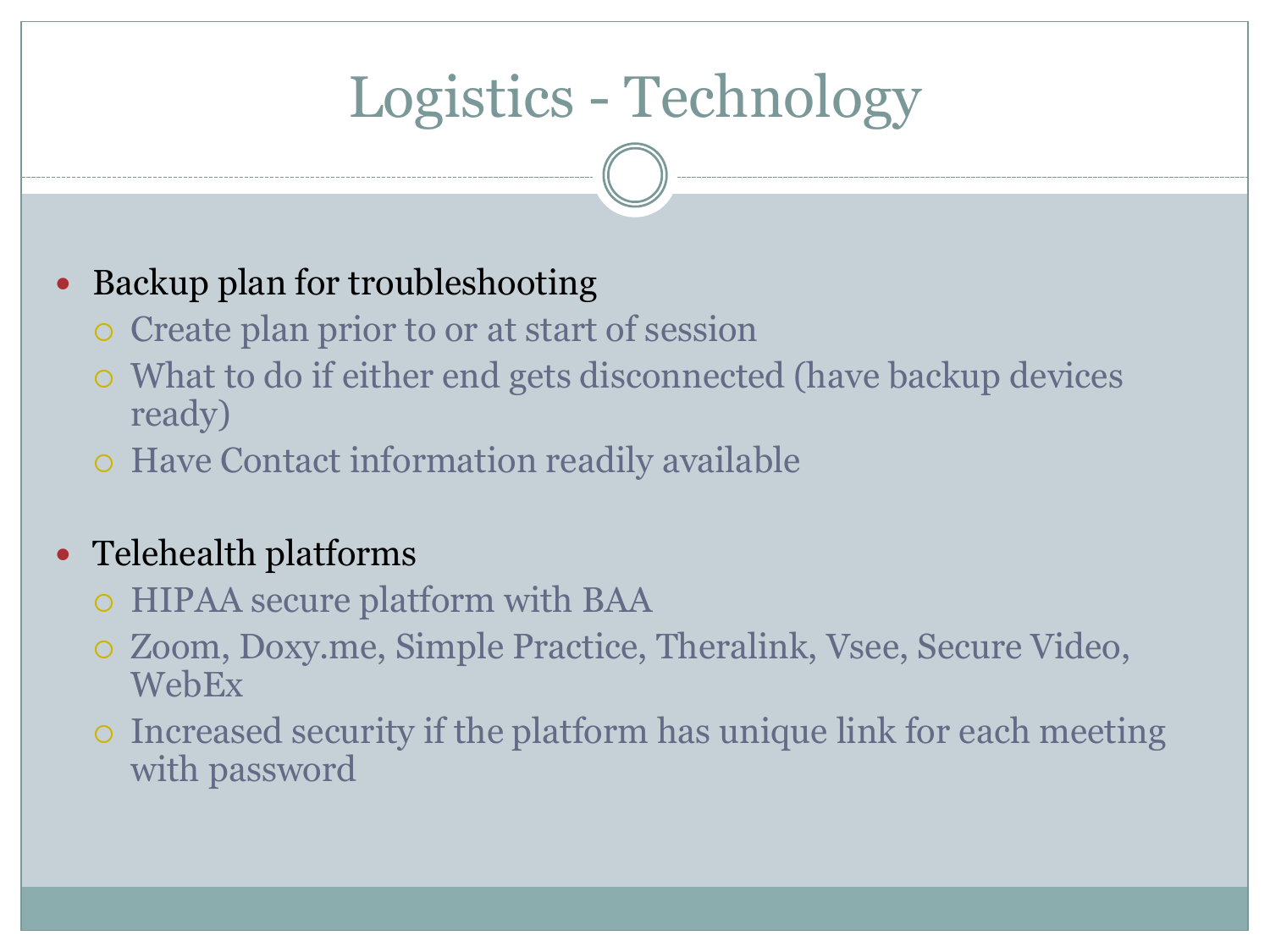# Logistics - Technology

### • Minimize technological distractions

- Turn off cell phones
- Disable alerts that are connected to the device you/they are using

#### • Devices

- Use devices you are already familiar with and practice first
- Have multiple devices available
- Connect to power source if possible
- Socialize client to videoconferencing
- Encourage them to prepare ahead of time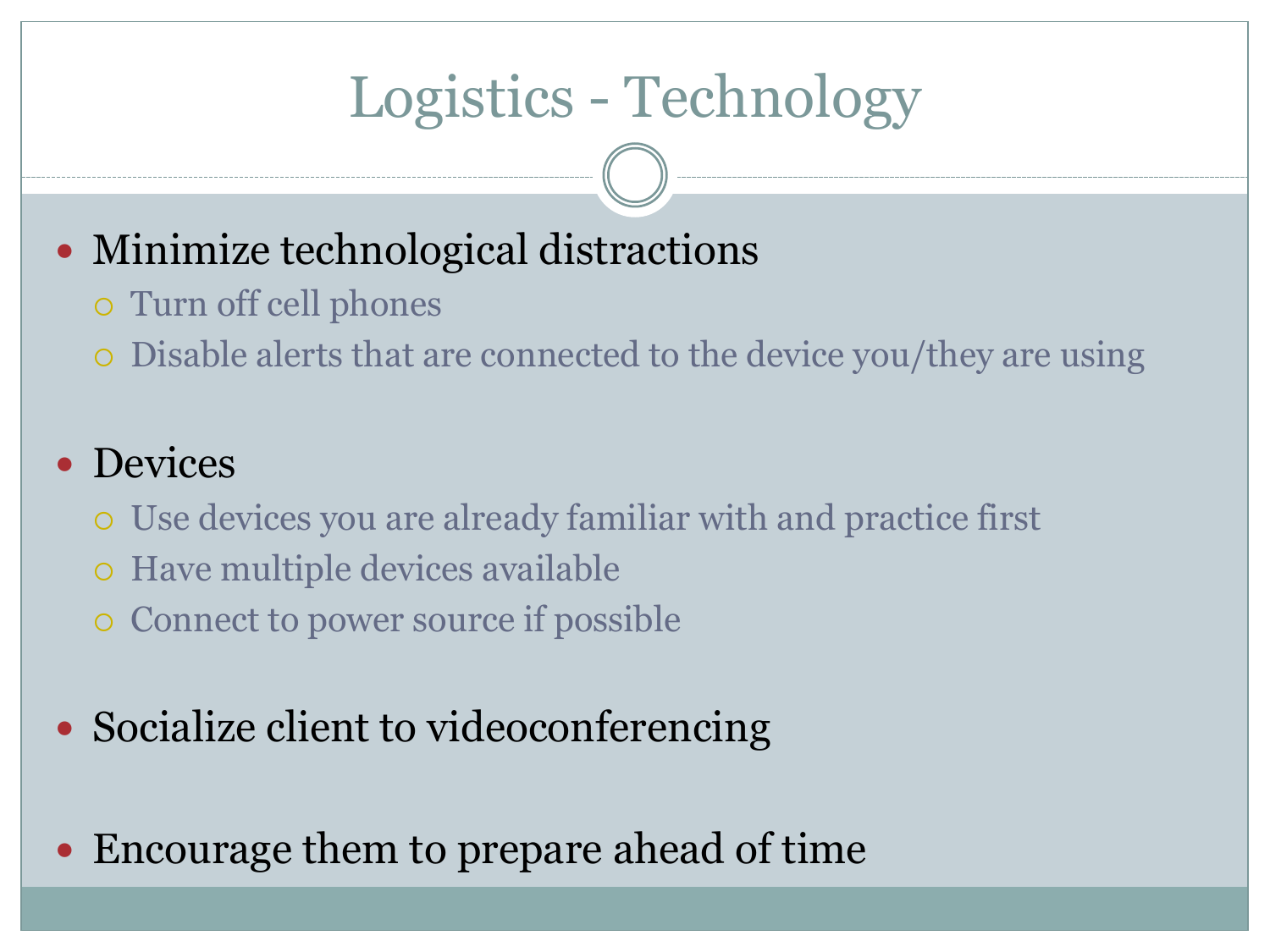# Logistics - Physical

• Positioning and Lighting – for you and the client

### Boundaries

- Put sign on your door and let others know not to disturb (client may as well)
- Different space for work/professional calls versus personal calls

#### Appropriateness

- Dress/attire
- Posture
- Behaviors
- Backdrop neutral, child-friendly, not overly personal or distracting, familiar, same each time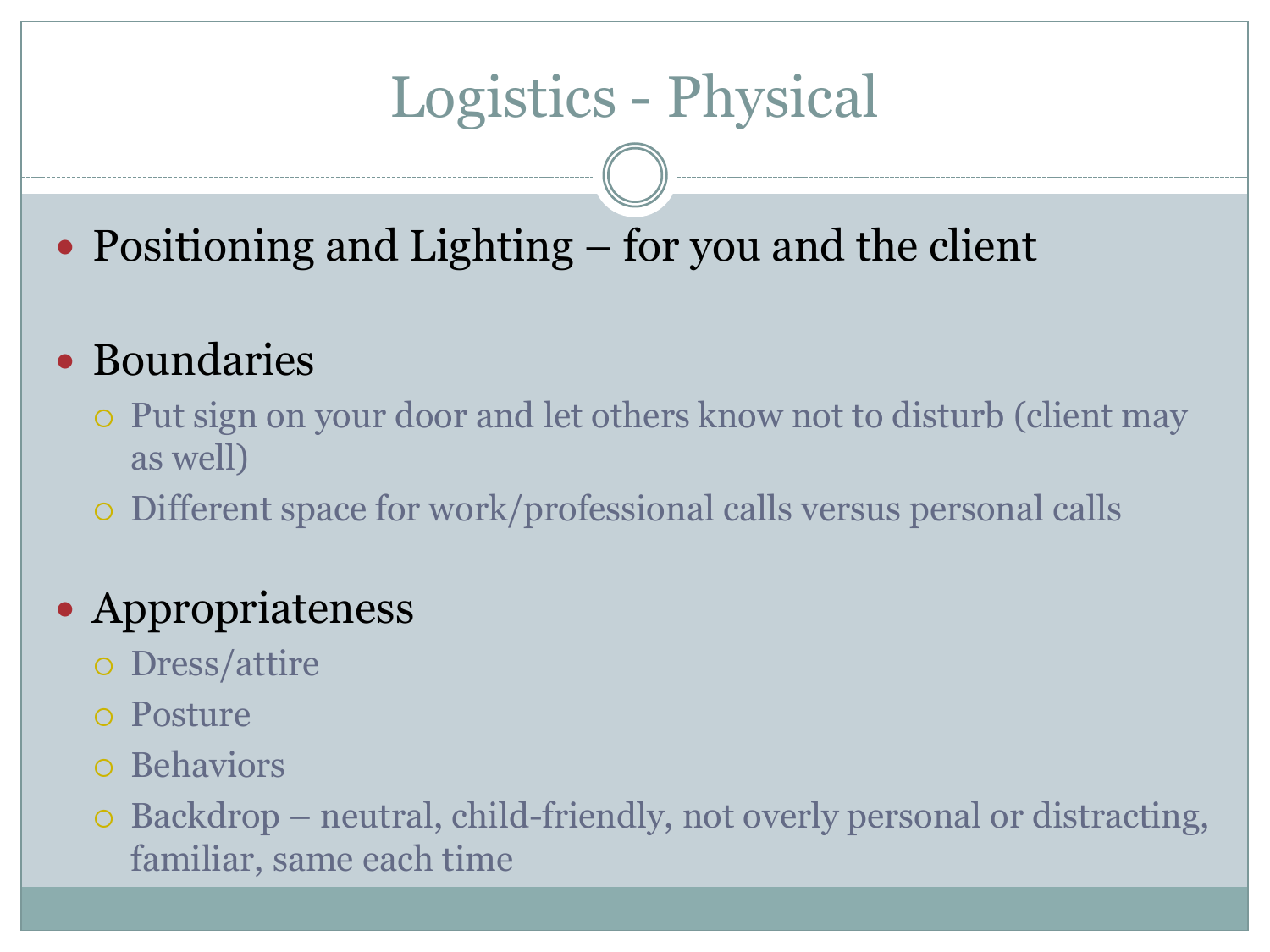## Logistics - Physical

• Confirm location of services being provided (consistent with best practices)

• Consider time of day

Private space with minimal distractions

"I can only see what is on the screen"

Ask more questions/be curious

 Children and teens often prefer having more space to be able to move around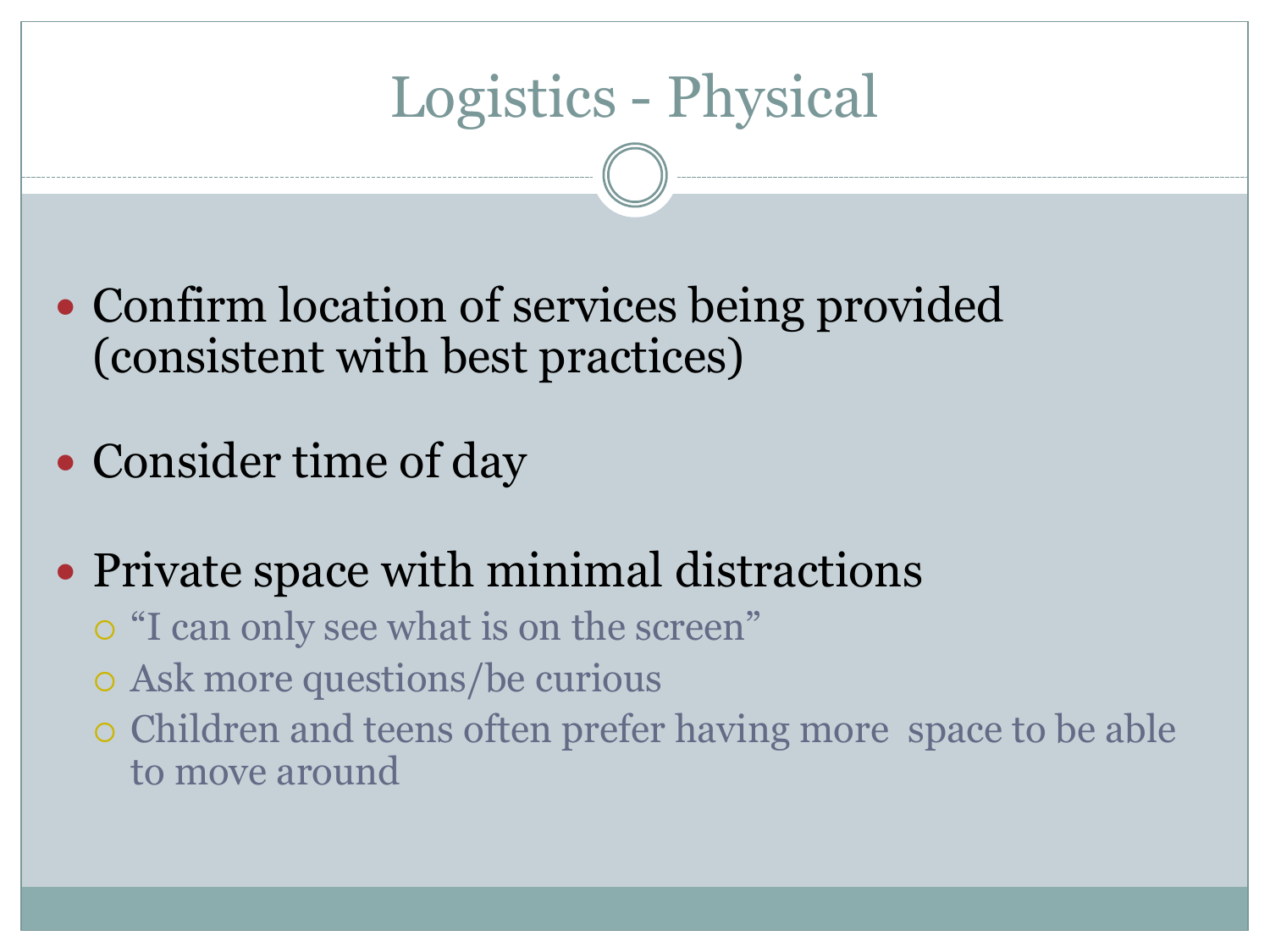## Logistics – Therapeutic Alliance

#### • Set up Rules/Expectations

- Developmentally appropriate
- Agreeing to not engage in other tasks
- Length of meetings
- Comfort in space they are in (re: privacy)
- Lean slightly forward and look directly into the camera (adjust height of camera as necessary) to show engagement and empathy
- Animate yourself by about 10% to be equally effective (but try to avoid excessive gesturing or rocking in chair etc.)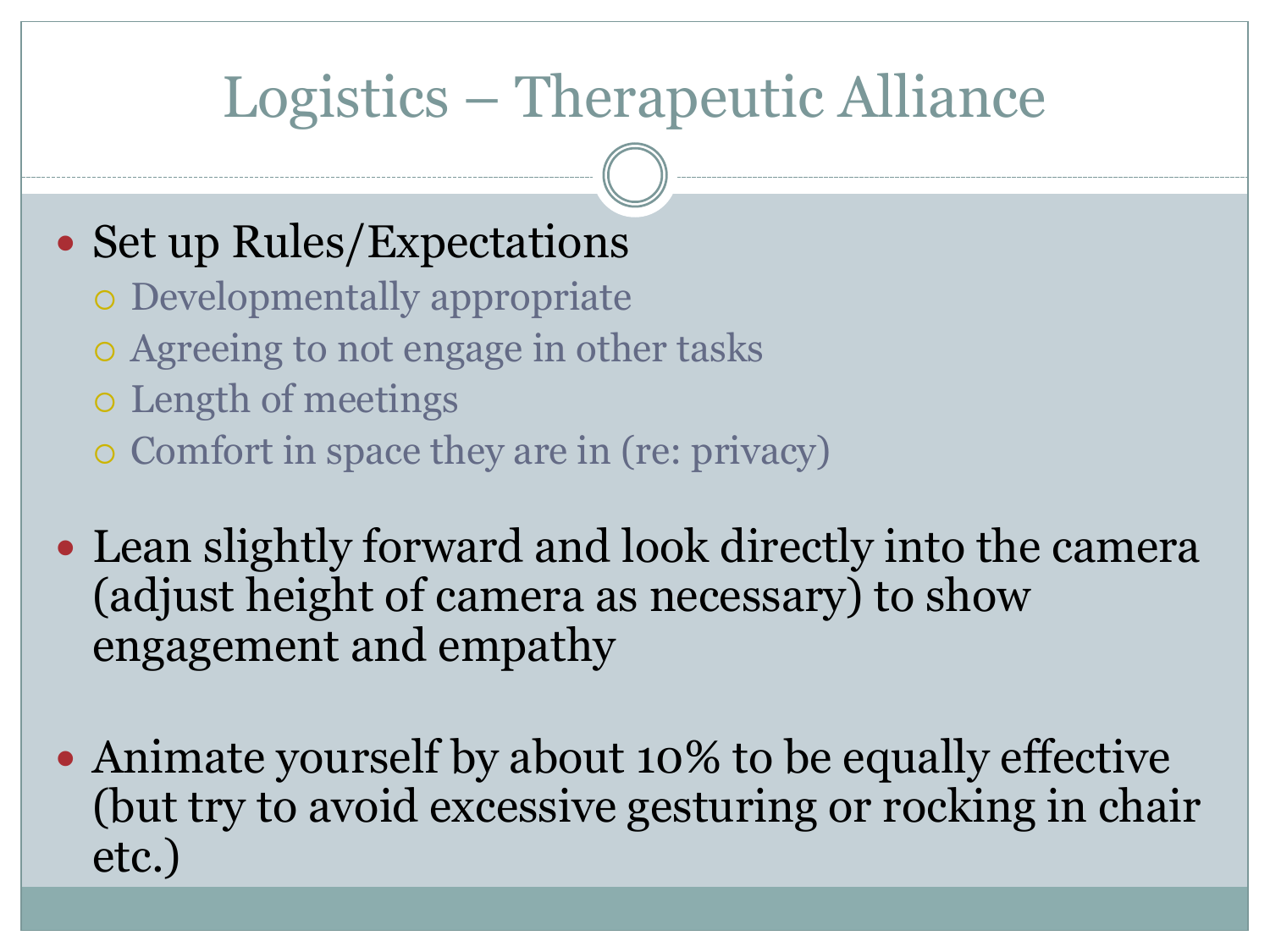# Logistics – Transition to Telehealth Platform

- Use checklist (See resources)
- Practice makes perfect (or at lease smoother)
	- Try making calls with others
	- Ask for honest feedback
- Document rationale for shift in modality
	- o COVID-19
	- Location of client at time of meeting
	- Who is present and why
	- Include assessment of appropriateness for modality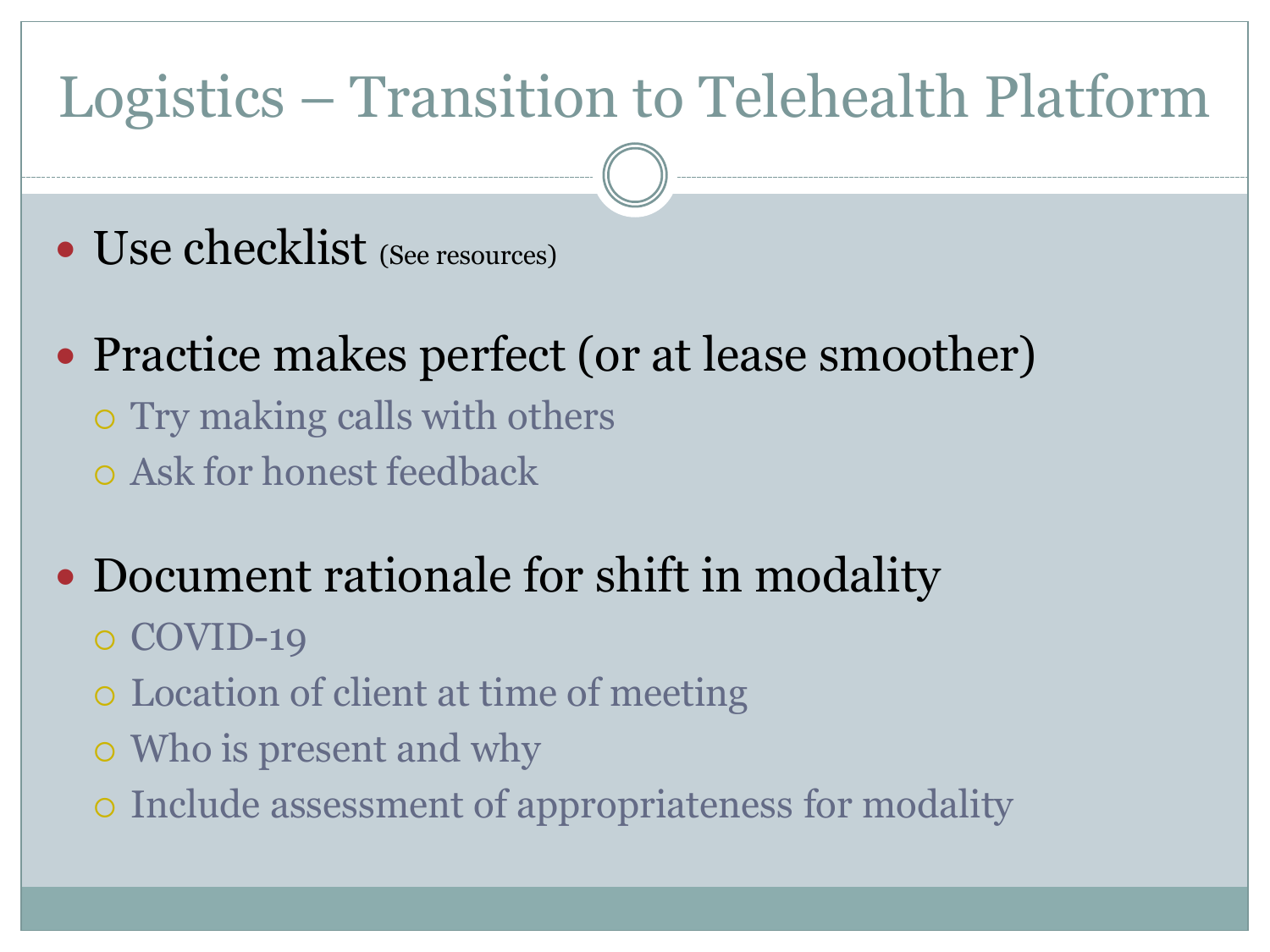# Confidentiality and Privacy

### • Provide informed consent with family to include:

- What will be the focus of meetings (generally)
- What will you share/not share with parents?
- How involved will they be?
- Mandated reporting (when/how)
- Limitations of tele-counseling sessions
- Discuss security and risks of technology/platform used

#### • Communicate and set limits

- How often and when will you connect with them
- How can the reach you
- Limiting transmission of private information (save for live interactions)
- No recording of sessions (for their own privacy)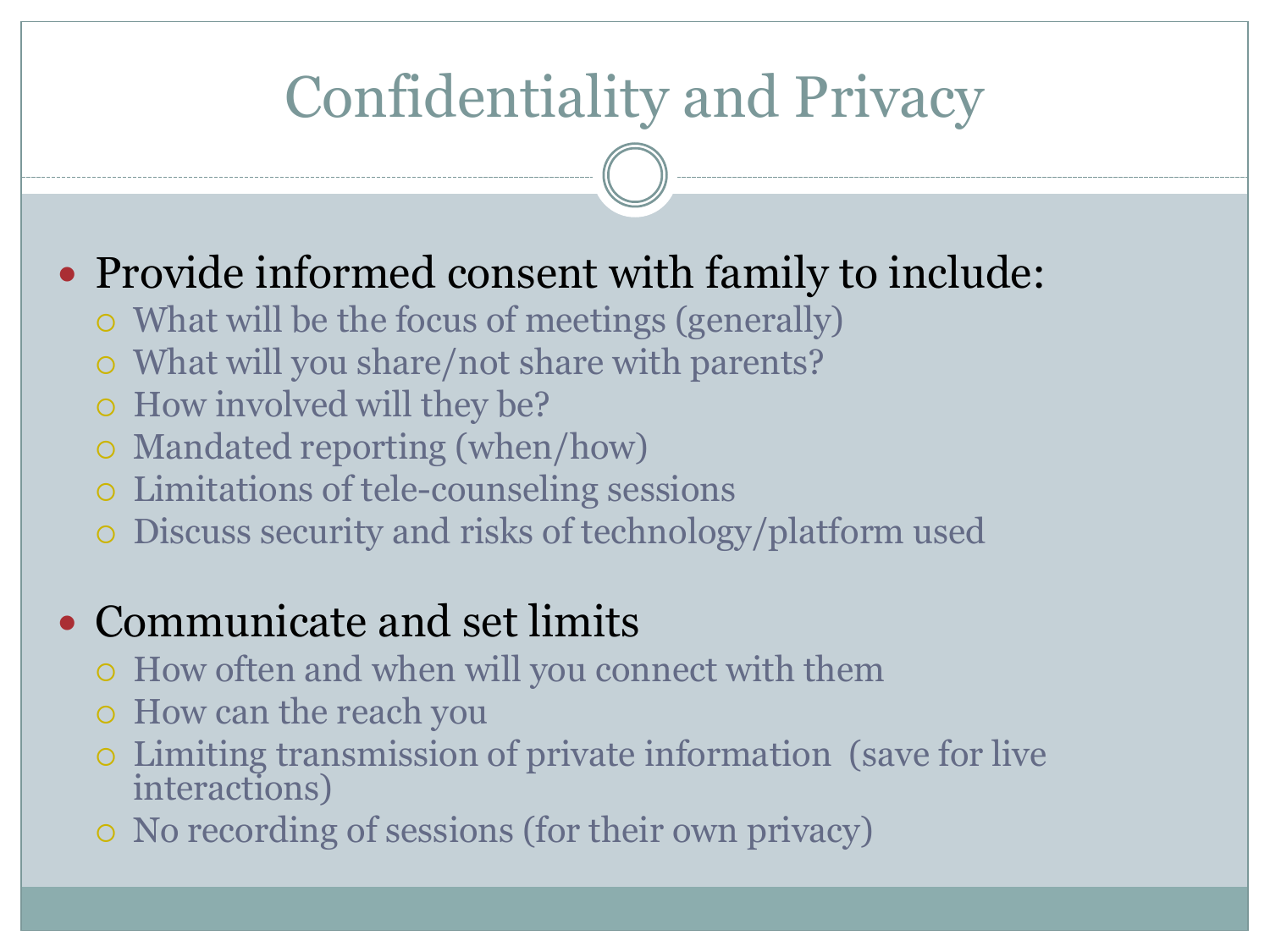### Navigating privacy: when everyone is at home

### • Complications

- Was the student already seeing you in-person? If so, was the family?
- Socializing parents to counseling in general
- Private space
- Thin walls/background noises
- Flexibility re: what is feasible

#### Get creative

- Identify code words for sensitive topics or information
- Adjust how you ask questions
- Talking out loud versus typing responses via chat functions/drawing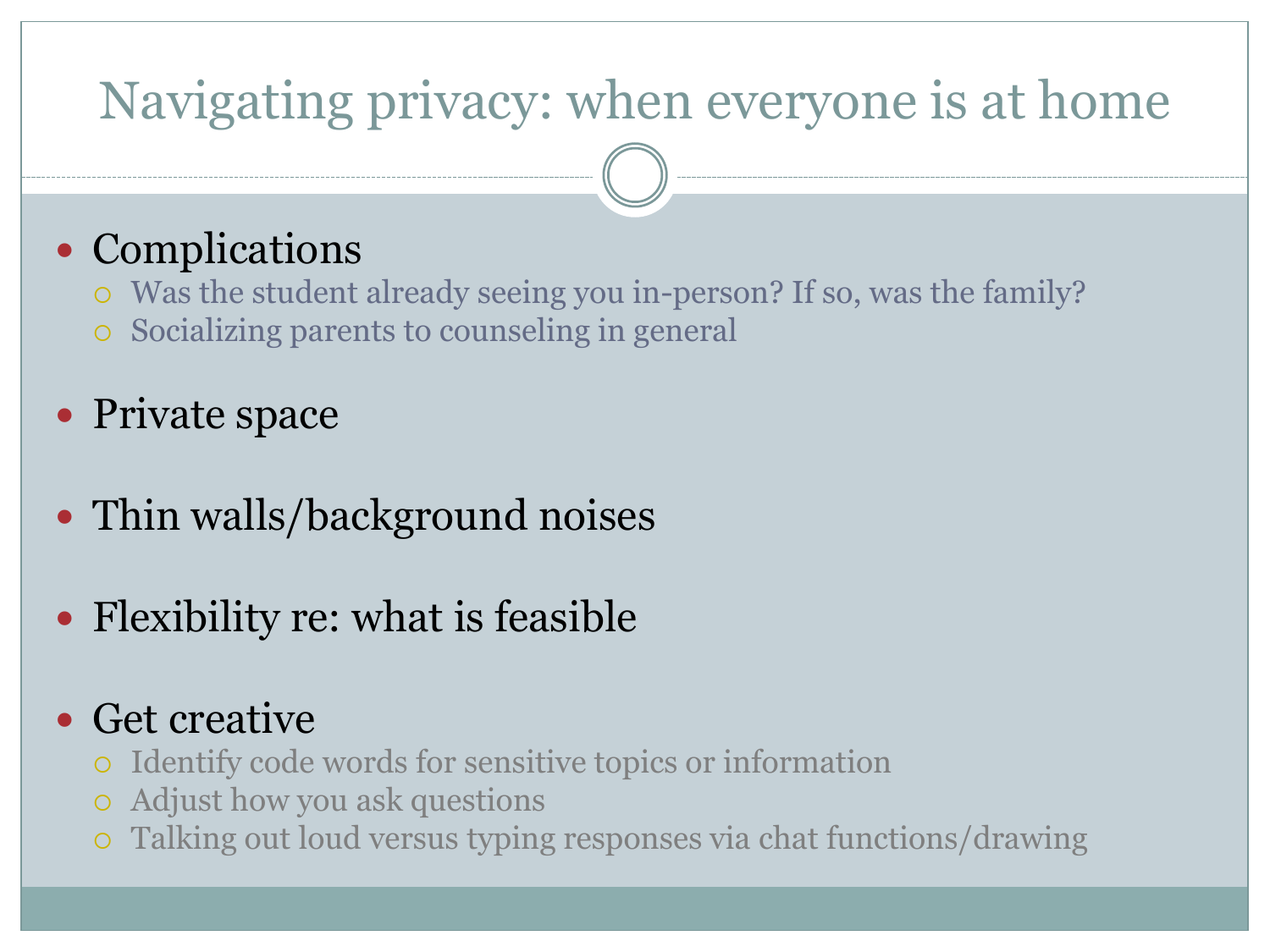# Ethics and Risk Management

- Have contact numbers and emails readily available
- Know local resources
- Know local laws/regulations re: telehealth practice
- Know your governing body's guidance and ethical practices re: telehealth
- Is the presenting issue appropriate or feasible via remote work? If not, shift focus/modality
- Assess risk as necessary (abuse, neglect, self-harm, domestic violence, suicidal ideation etc.)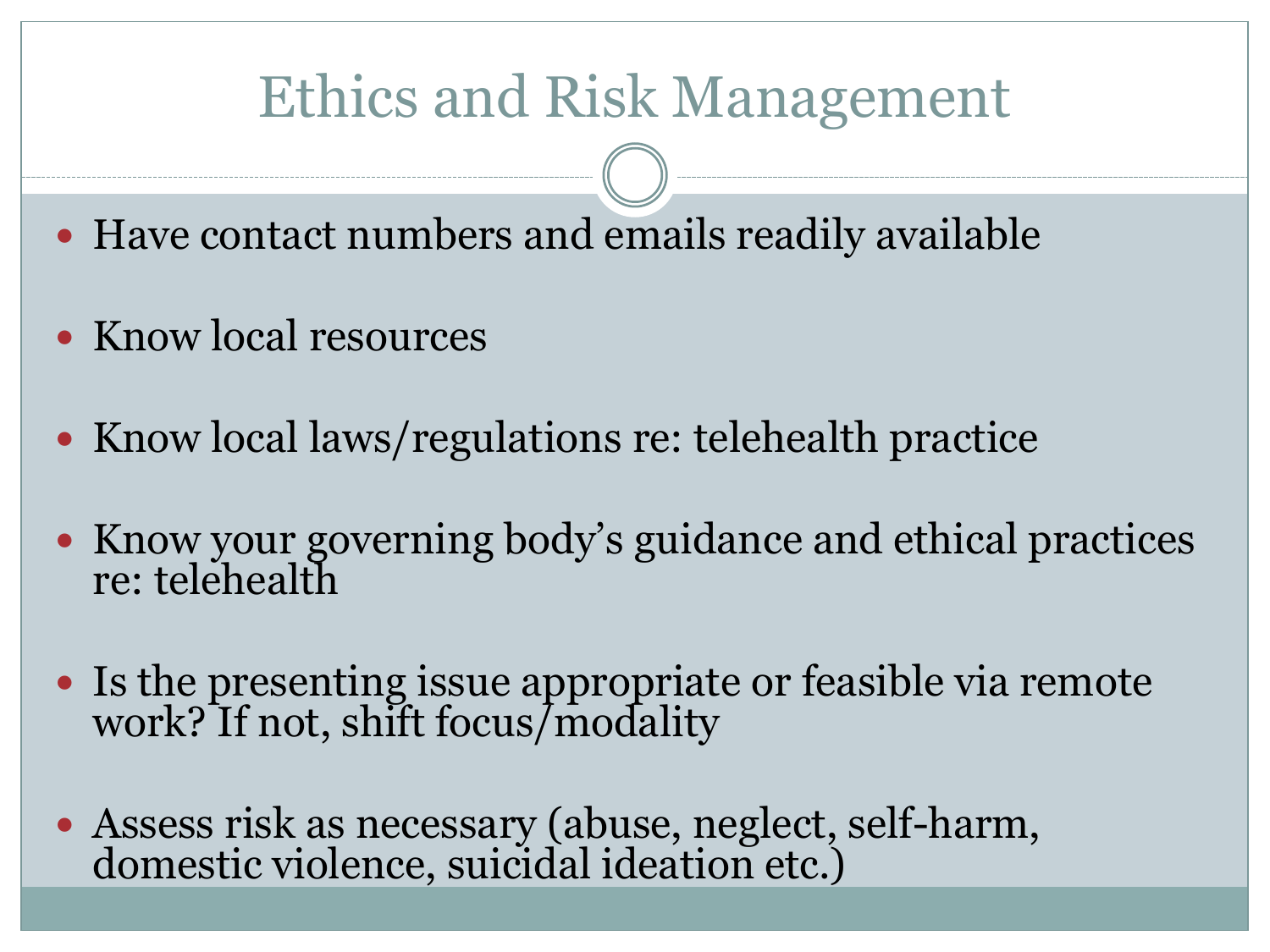# Ethics and Risk Management

- Plan for the unexpected (client slams computer closed/ends call)
- Interjurisdictional practice
- Regulations changing frequently amidst COVID-19
- Being flexible and using clinical judgment Not *just* about the "rules"
- Contact colleagues to consult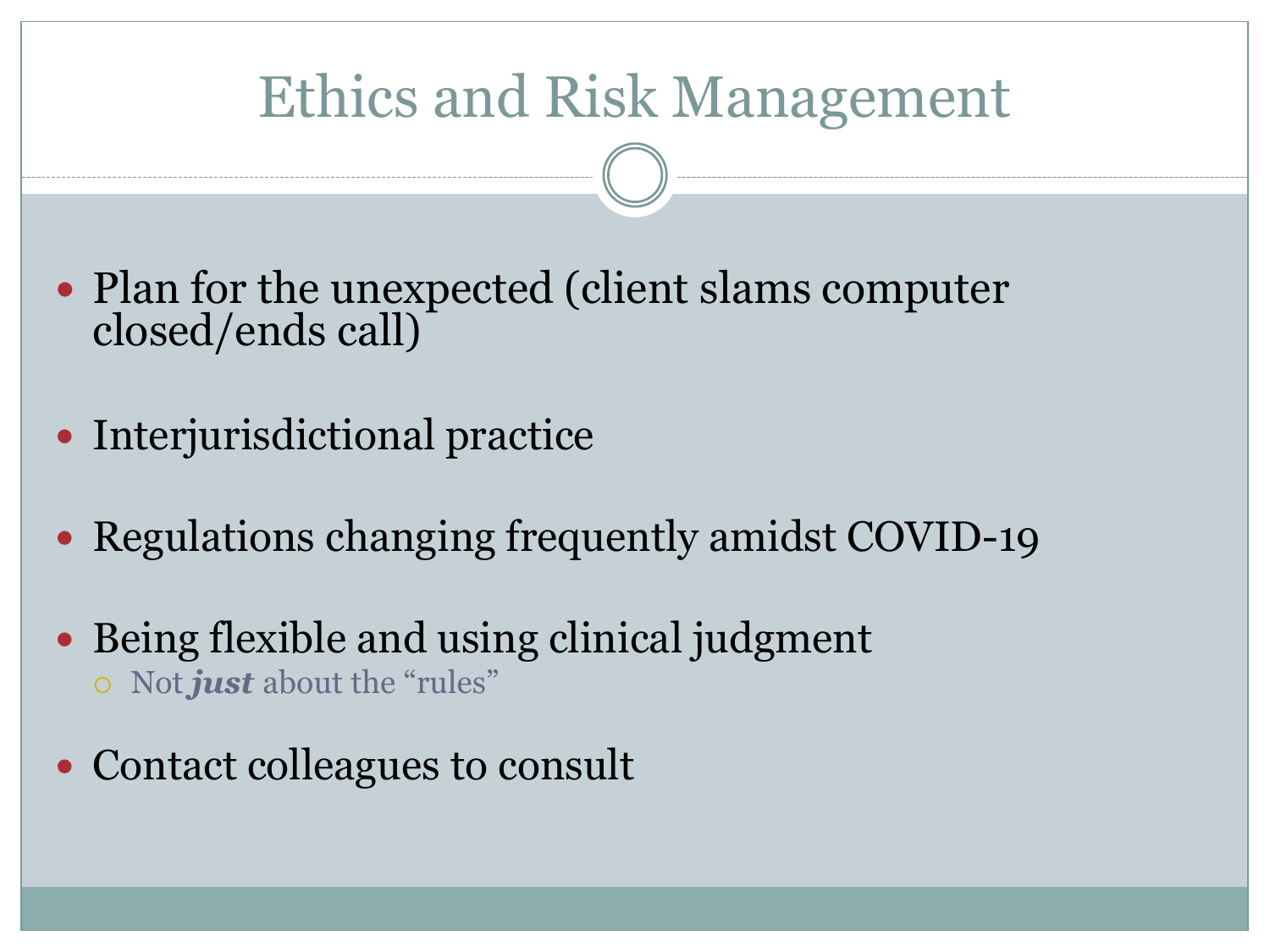## Communication Challenges & Tips

### • Watch for signs of abuse and neglect

- Relevant history/context
- COVID-19 and related adjustments are MAJOR stressor
- Gather collateral information
- Increased risk for domestic violence (pressure cooker)
- Intervention is not only with the student

### • Behavioral and symptom regression

- Normalize
- o Review previous strategies
- Adjust/tweak strategies and supports given new context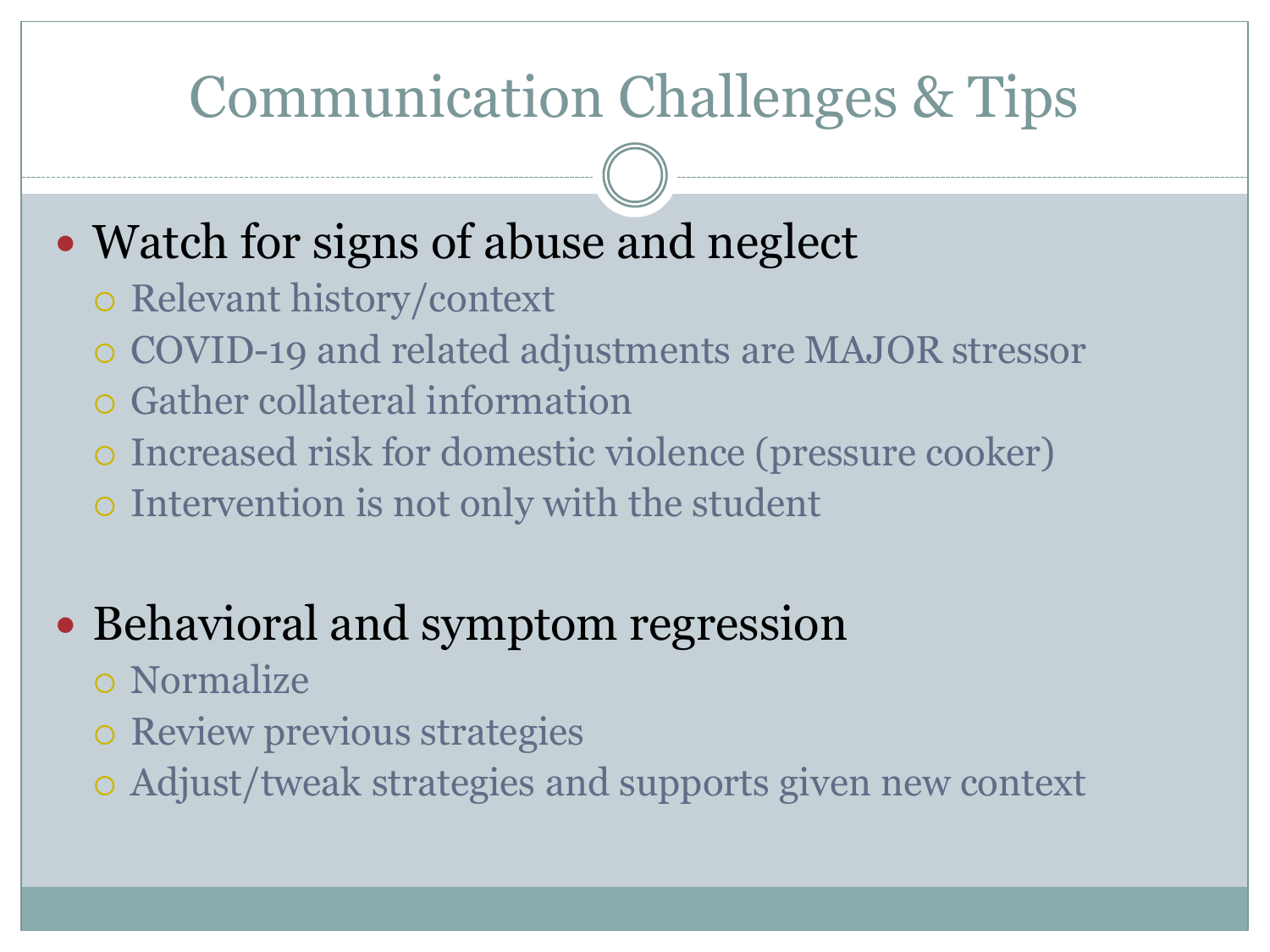## Engaging children and teens remotely

- Resiliency demo: Dr. Mary Alvrod (rubberband, turtle, remote control)
- Have them show you or share personally salient items
- Use exaggerated expressions/gestures as needed (virtual high-fives, thumbs up, fist bump, Dab etc.)
- Introduce pets (yours or theirs)
- Screen time (what can they do that is NOT focused on the screen)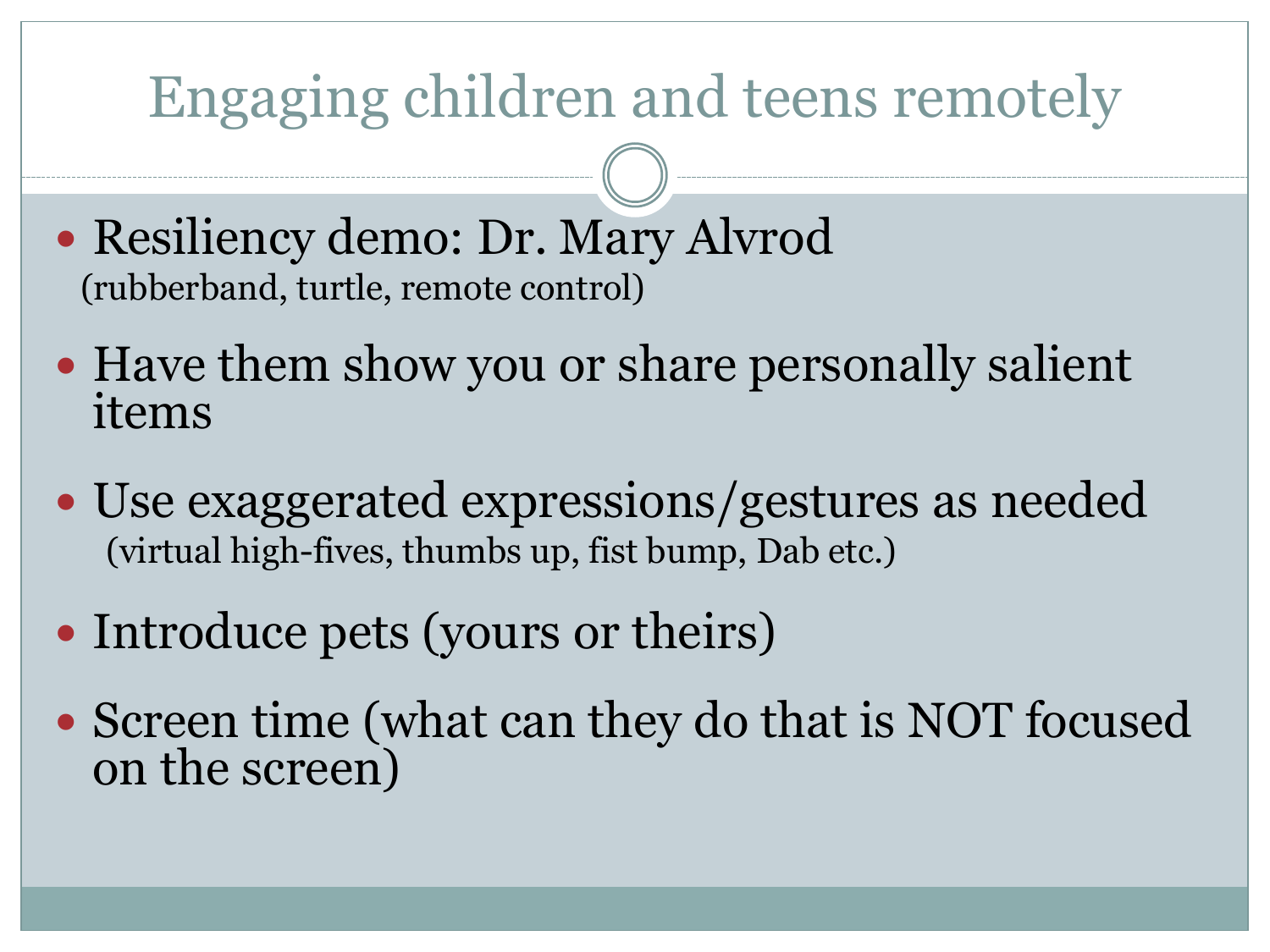# Engaging children and teens remotely

- Movement breaks
- May use more summary statements, reflections, and observations to remind client that you are present/listening
- Consider engaging adolescents by exploring an online site together (obtaain parent permission to access other internet based platforms first)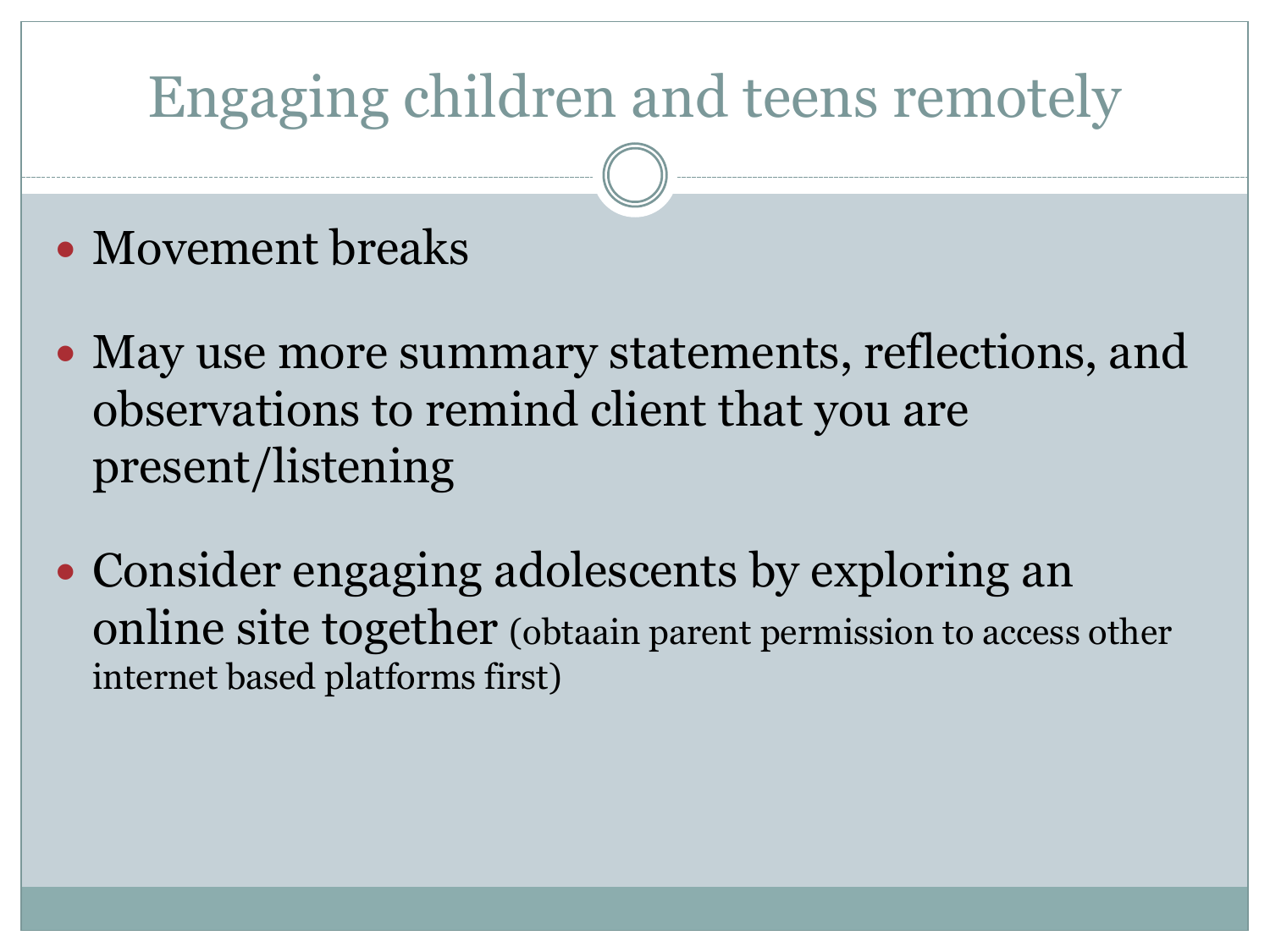# Engaging children and teens remotely

Session may be much shorter than in-person!

#### Translating in-person activities to remote

- Using whiteboard/screen share of PowerPoint presentation/holding things up to camera
- Encouraging parents to have certain items available to student (what do you have in your office and what do they have available at home – toy figures, Uno, Battleship etc.)
- o Supplies for you: art supplies, paper, puppets, games/toys)
- Virtual games (tic tac toe on whiteboard, Unofreak for online play etc.)
- Creating shared drawings (writing in thought/conversation bubbles)
- Feeling, Body, Thoughts, Behaviors Box
- Virtual Hope Box
- Mood Coach VA, free, research behind it
- Groups
	- Lunch bunch
	- Relaxation/mindfulness exercises (5 senses, deep breathing, mindful walking, describing an item)
	- Have everyone stay on mute unless speaking
	- Contant based anxiety or stress management, problem solving,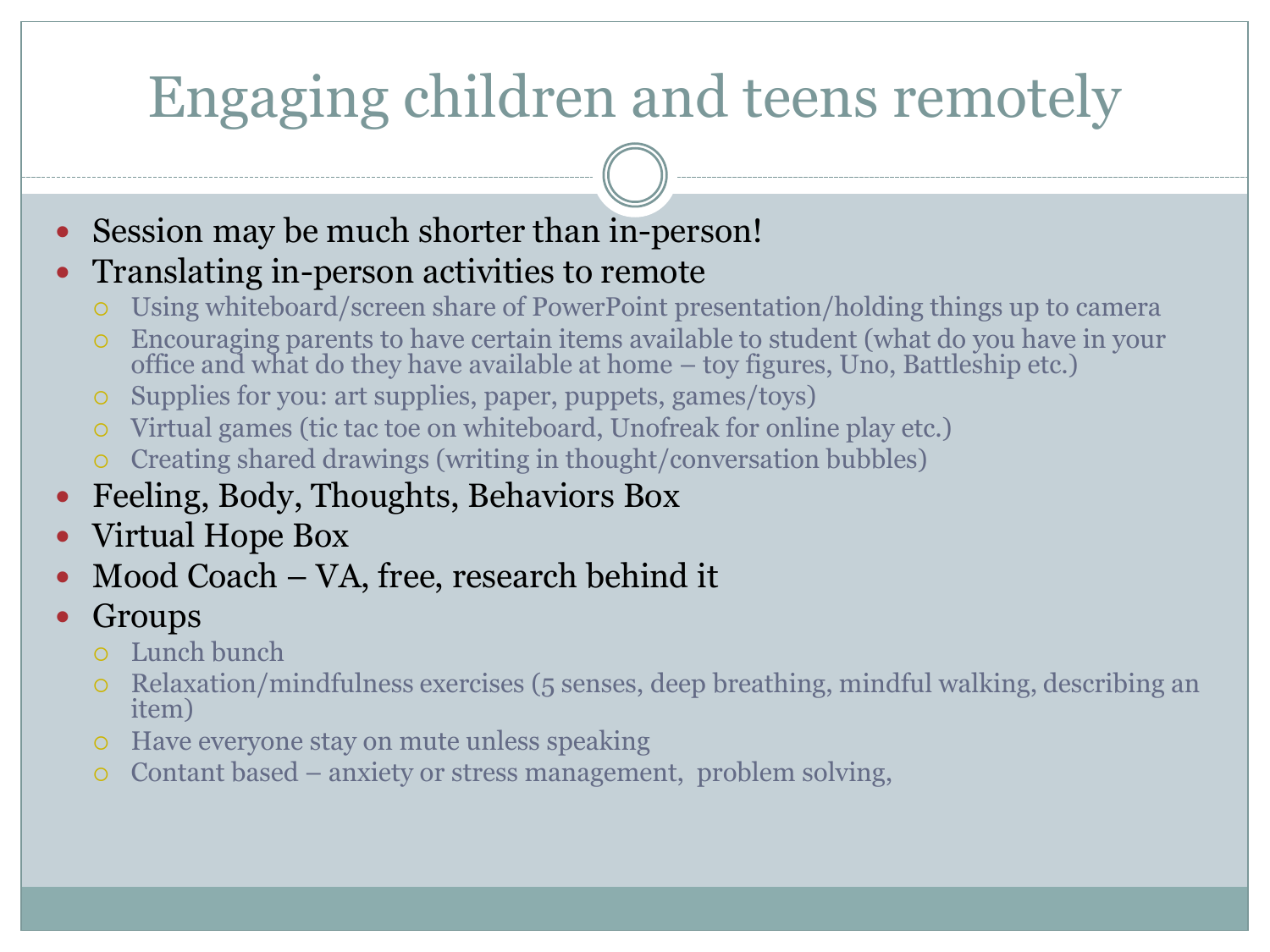# Challenges and Self Care

### • "Zoom fatigue"

 Feeling more exhausted after live video calls/interactions Sense of performing /feeling "on" all of the time

### TIPS:

- Take more breaks
- Build in transition
- Limit video calls as much as possible (save for most important contacts like counseling sessions
- Create physical boundaries/space
- Technology-free time

(outside/nature/reading/cooking/art/music/exercise etc.)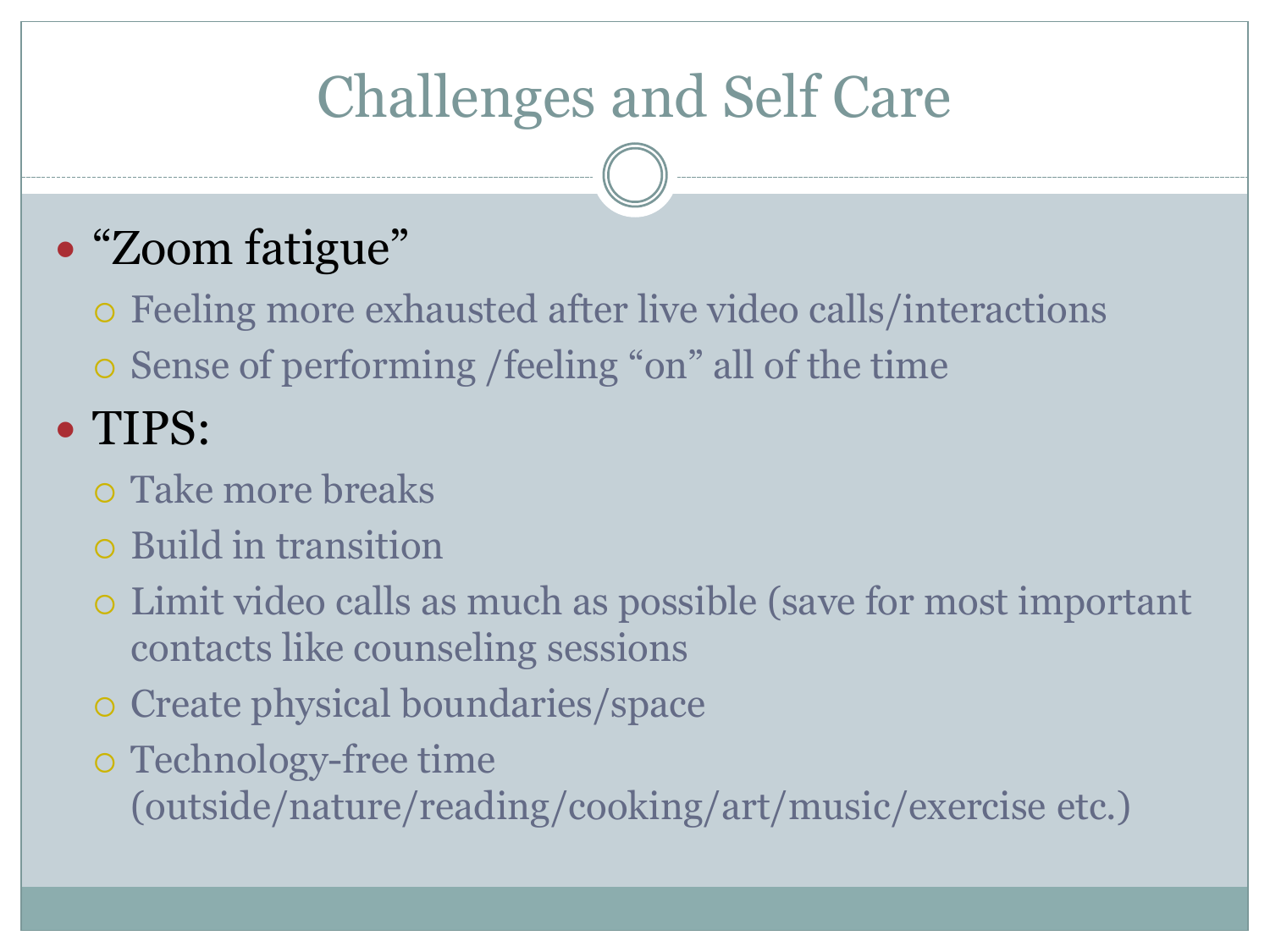### References and Resources

- American Psychological Association : Comparing the latest telehealth solutions: [https://www.apaservices.org/practice/business/technology/tech](https://www.apaservices.org/practice/business/technology/tech-column/telehealth-solutions)column/telehealth-solutions
- American Psychological Association : Office and Technology Checklist for [Telepsychology https://www.apa.org/practice/programs/dmhi/research](https://www.apa.org/practice/programs/dmhi/research-information/telepsychological-services-checklist)information/telepsychological-services-checklist
- Seager van Dyk, I., Kroll, J. L., Martinez, R. G., & Donoghue Emerson, N. (March 2020) COVID-19 Tips: APA: [https://www.apa.org/practice/programs/dmhi/research](https://www.apa.org/practice/programs/dmhi/research-information/telepsychological-services-checklist)information/telepsychological-services-checklist
- American Psychological Association Telepsychology Best Practices 101 Training Series (currently free related to COVID-19 and an excellent resource/training!): <https://apa.content.online/catalog/product.xhtml?eid=15132&eid=1921>
- American Psychological Association : Connecting with children and adolescents for telehealth during COVIDo-19 https://www.apa.org/topics/covid-19/telehealthchildren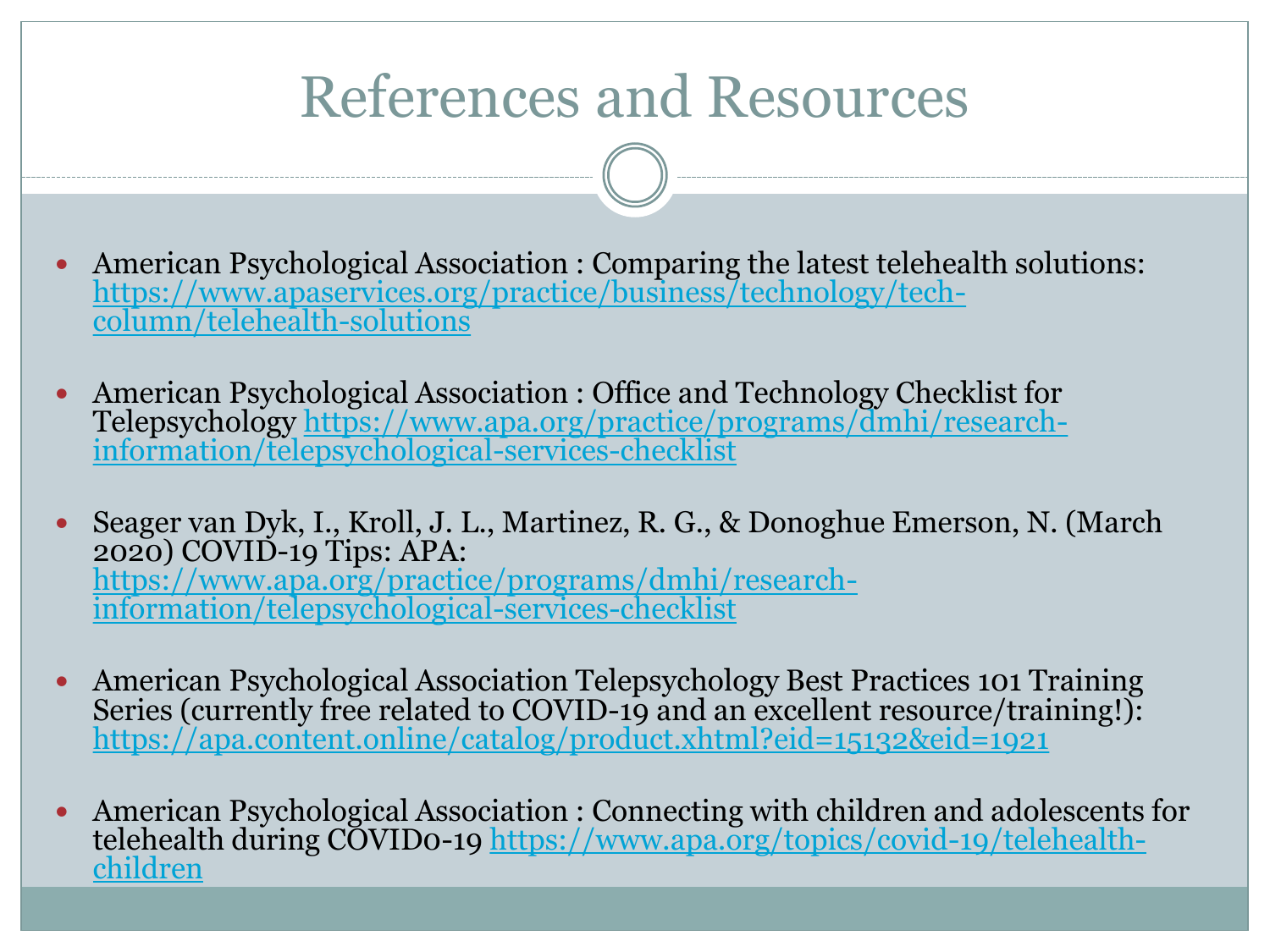### References and Resources

- American Psychological Association, Joint Task Force on the practice of Telepsychology. A*PA Guidelines for the Practice of Telepsychology.* (2013). *American Psychologist*. Washington, DC: Author. Available at: <https://www.apa.org/practice/guidelines/telepsychology>
- American Psychological Association : Telehealth Guidance by State during COVID-19: <https://www.apaservices.org/practice/clinic/covid-19-telehealth-state-summary>
- Barnett, J.E. & Kolmes, K. (2016) The Practice of Tele-Mental Health: Ethical, Legal, and Clinical Issues for Practitioners. *Practice Innovations*, 1(1), 53-66.
- [BBC article re: Zoom Fatigue: https://www.bbc.com/worklife/article/20200421](https://www.bbc.com/worklife/article/20200421-why-zoom-video-chats-are-so-exhausting?ocid=ww.social.link.facebook) why-zoom-video-chats-are-so-exhausting?ocid=ww.social.link.facebook
- Boydell, K., Volpe, T., & Pignatiello, A. (2010). A Qualitative Study of Young People's Perspectives on Receiving Psychiatric Services via Televideo. Journal of the Canadian Academy of Child and Adolescent Psychiatry 19(1), 5-11.
- Building Rapport with Youth via Telehealth <https://www.researchgate.net/publication/340066049>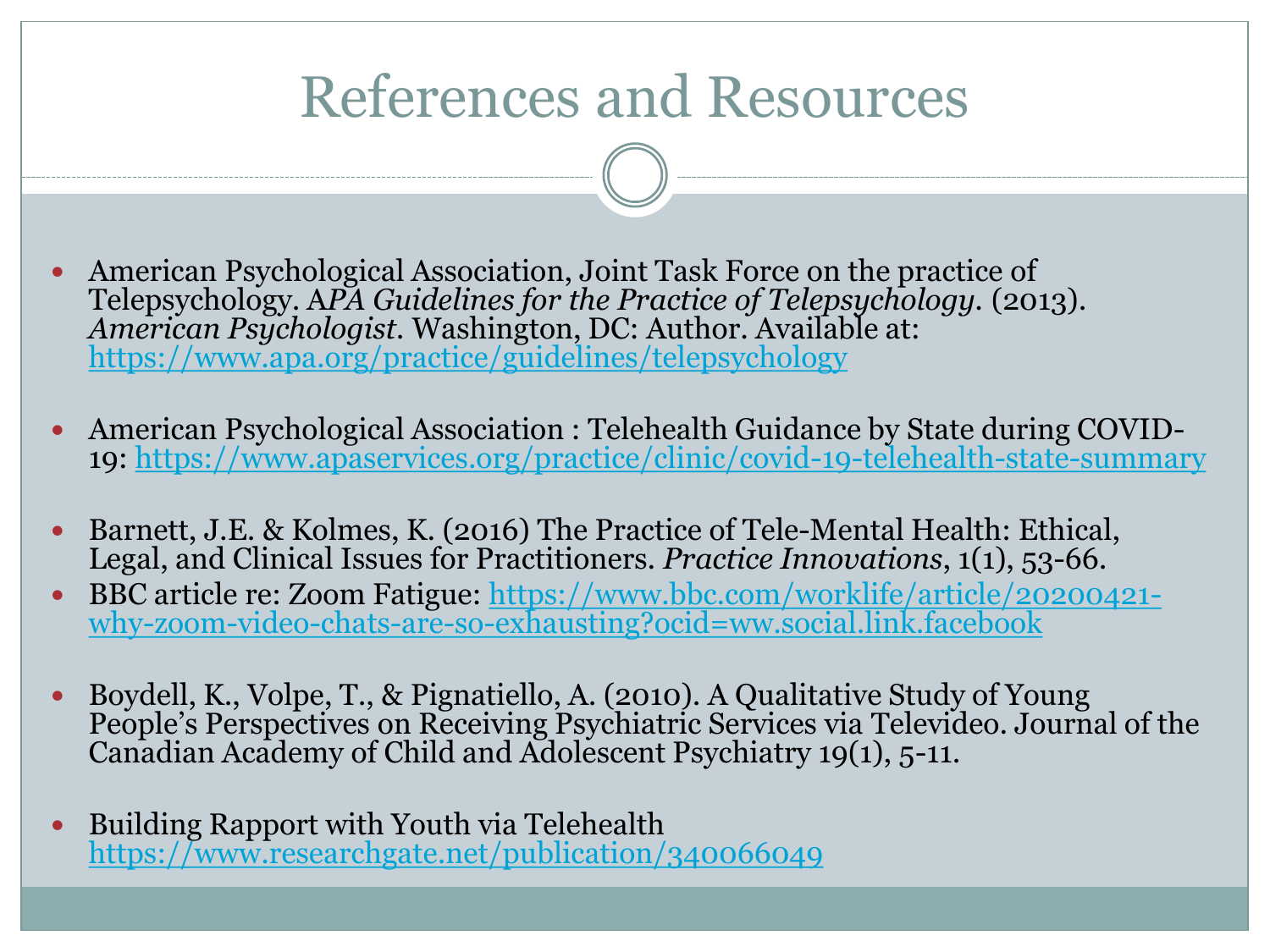### References and Resources

- National Register COVID-19 resources: <https://www.nationalregister.org/coronavirus-resources/>
- Telebehavioral Health Institute: <https://telehealth.org/>
- Higher Education Mental Health Alliance: http://hemha.org/wp[content/uploads/2019/01/HEMHA-Distance-Counseling\\_FINAL2019.pdf](http://hemha.org/wp-content/uploads/2019/01/HEMHA-Distance-Counseling_FINAL2019.pdf)
- Mood Coach (Free application via U.S. Veterans Affairs) <https://www.mobile.va.gov/app/mood-coach>
- Myers K, Nelson E-L, Rabinowitz T, et al. American Telemedicine Association Practice Guidelines for Telemental Health with Children and Adolescents (2017). *Telemedicine Journal And E-Health: The Official Journal of The American Telemedicine Association,* 23(10):779-804. doi:10.1089/tmj.2017.0177.
- Virtual Hope Box (Free application via U.S. Veterans Affairs) [https://www.research.va.gov/research\\_in\\_action/Virtual-Hope-Box-smartphone](https://www.research.va.gov/research_in_action/Virtual-Hope-Box-smartphone-app-to-prevent-suicide.cfm)app-to-prevent-suicide.cfm